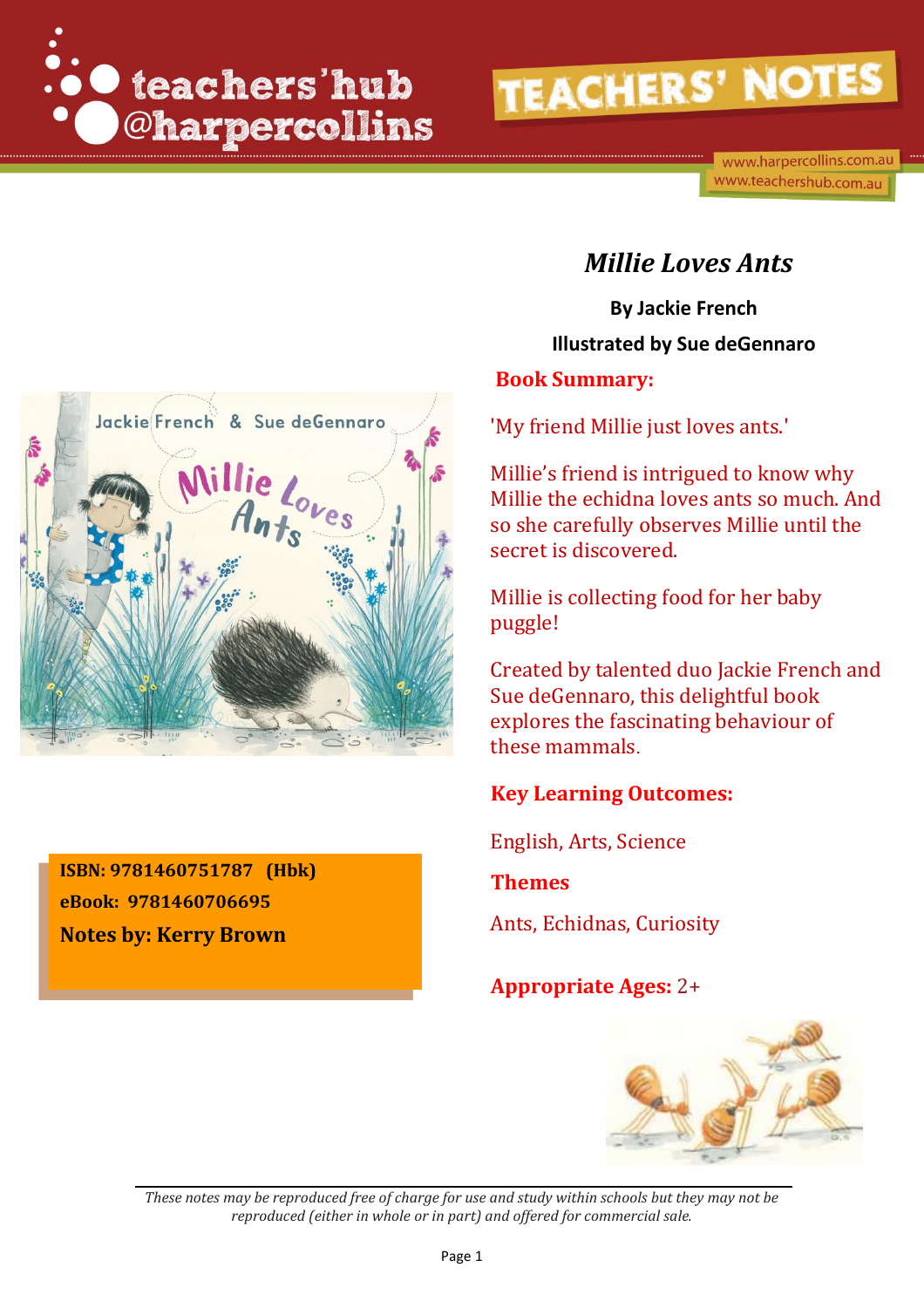

www.harpercollins.com.au www.teachershub.com.au

#### **CONTENTS**

- Book Summary
- About the author
- About the Illustrator
- How to use these notes
- Pre-reading questions
- Classroom ideas
- Activities

#### **KEY CURRICULUM AREAS**

Recognise that texts are created by authors who tell stories and share experiences that may be similar or different to students' own experiences [\(ACELT1575\)](http://www.australiancurriculum.edu.au/curriculum/contentdescription/ACELT1575)

[Listen](http://www.australiancurriculum.edu.au/glossary/popup?a=E&t=listen) to and respond orally to texts and to the communication of others in informal and structured classroom situations [\(ACELY1646\)](http://www.australiancurriculum.edu.au/curriculum/contentdescription/ACELY1646)

Share feelings and thoughts about the events and characters in texts [\(ACELT1783\)](http://www.australiancurriculum.edu.au/curriculum/contentdescription/ACELT1783)

Understand how to use knowledge of letters and sounds including [onset](http://www.australiancurriculum.edu.au/glossary/popup?a=E&t=onset) and [rime](http://www.australiancurriculum.edu.au/glossary/popup?a=E&t=rime) to spell words

[Create](http://www.australiancurriculum.edu.au/glossary/popup?a=E&t=create) short texts to explore, record and report ideas and events using familiar words and beginning writing knowledge [\(ACELY1651\)](http://www.australiancurriculum.edu.au/curriculum/contentdescription/ACELY1651)

Science inquiry skills - Questioning and predicting. Pose and respond to questions about familiar objects and events (ACSIS014)

Communicating/share observations and ideas (ACSIS012)

Biological sciences. Living things have basic needs, including food and water (ACSSU002)

Explore ideas, characters and settings in the community through stories in images, sounds and text (ACAMAM054)

*These notes may be reproduced free of charge for use and study within schools but they may not be reproduced (either in whole or in part) and offered for commercial sale.*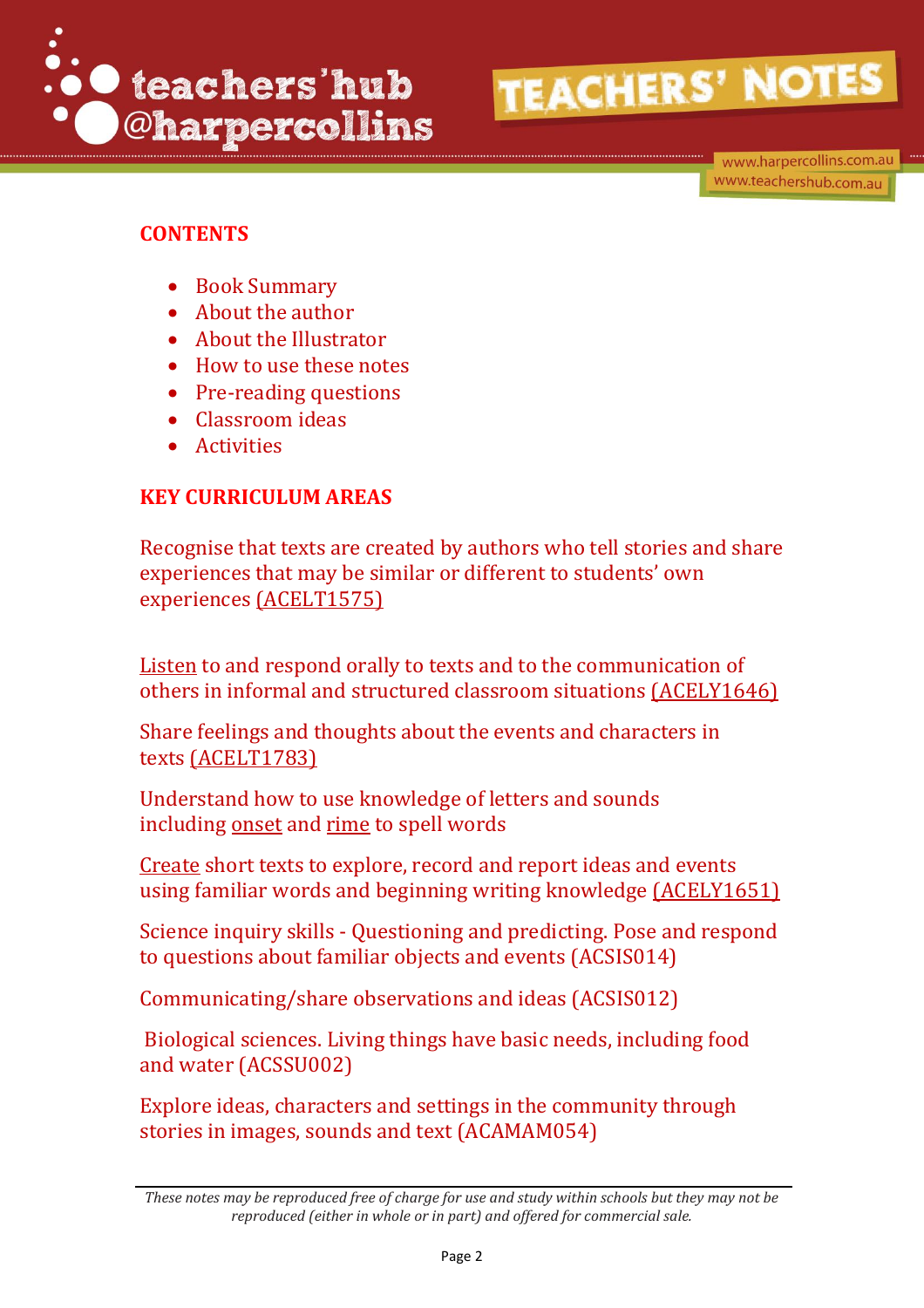

Use and experiment with different materials, techniques, technologies and processes to make artworks (ACAVAM107)

Create and display artworks to communicate ideas to an audience (ACAVAM108)

#### **REASONS FOR STUDYING THIS BOOK**

To encourage development of expressive language skills, including sharing and comparing of personal experiences and discussion of new vocabulary.

To encourage personal and social capabilities by listening to others ideas and experiences, in both informal and formal settings.

To nurture natural inquiry based learning, including skills of observation and communication.

To use and experiment with different materials, and create artworks to communicate ideas about the text.

#### **THEMES**

Nature. Development of expressive language skills. Exposure to onset and rime. Scientific Inquiry. Recording and communication of observations. Visual literacy skills.

#### **PRE READING QUESTIONS**

Discussing the front cover:

Look at the picture - What do you think this book might be about? Read the title: Millie Loves Ants.

Now we have more information, what do we think the book might be about?

Who do you think Millie might be?

What types of animals do we know like ants?

What do you know about ants? Brainstorm knowledge onto a chart titled, 'What we know about ants!'

*These notes may be reproduced free of charge for use and study within schools but they may not be reproduced (either in whole or in part) and offered for commercial sale.*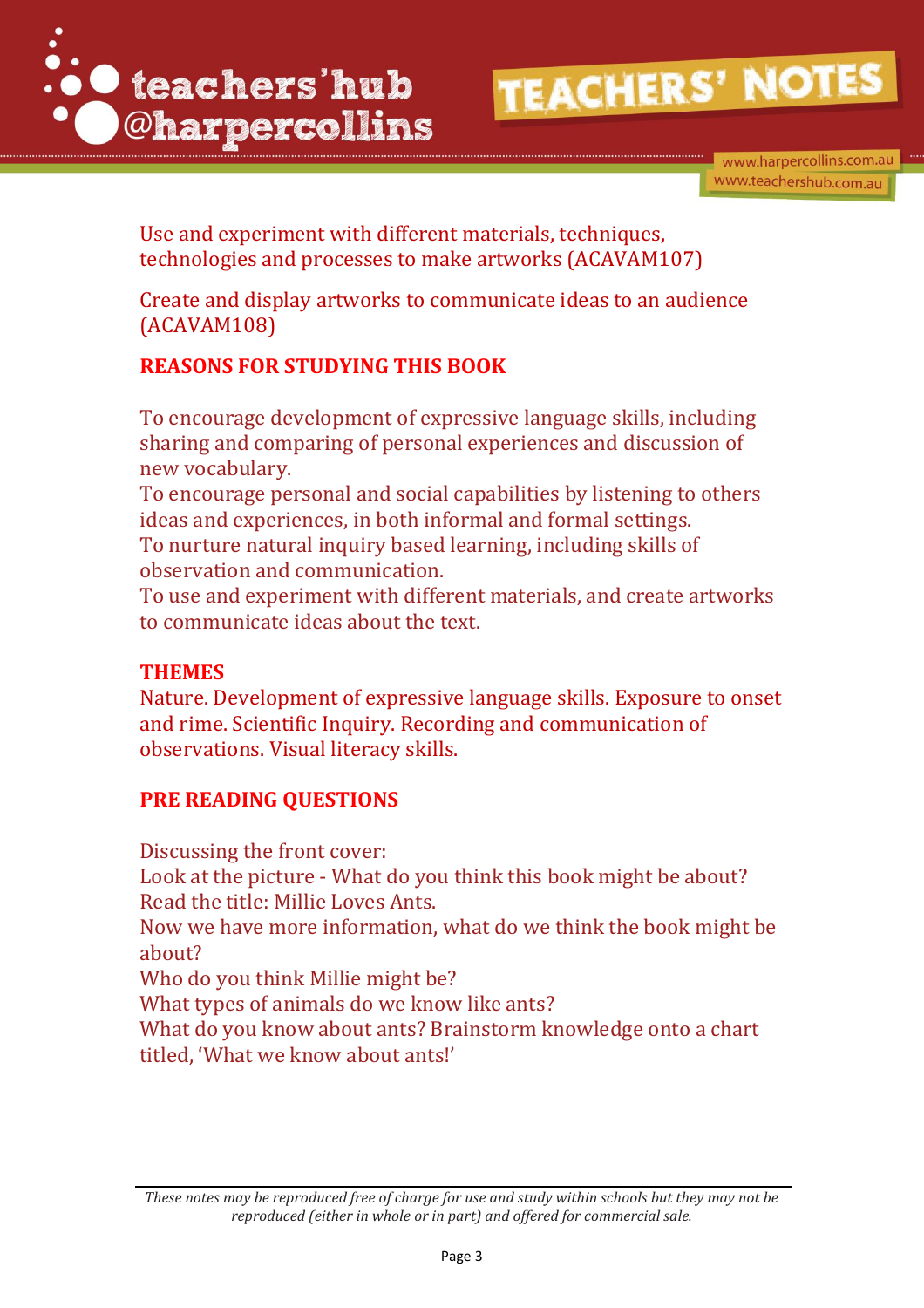![](_page_3_Picture_0.jpeg)

www.harpercollins.com.au www.teachershub.com.au

#### **CLASSROOM IDEAS**

**Questions to encourage expressive oral language skills, listening and discussion of new vocabulary during reading of text:**

#### **Pages one and two:**

Who do we think Millie is now? What country do echidnas live in? Why do you think Millie's whole world is ants? Where do you think Millie would look for ants?

#### **Pages three to eight:**

Jackie French, the author of this book, has used some special words. Can you hear what they are? Discuss the two words that rhyme on each page. Why do they rhyme? Onset and rime – Separate phonemes in a word are usually broken into two parts. The onset is the consonant, consonant blend or digraph at the beginning of a word, such as the 'ch' in chop. The rime is the second phoneme.

#### **Pages nine and ten:**

Pause at reading the word 'bed' and see if the children can pick up on the rhyme using the picture as a clue. (Visual Literacy skills)

#### **Pages eleven and twelve:**

What does 'hollow' mean? Do you know anything else that is hollow? Try making a hollow sound by tapping your cheeks.

#### **Pages thirteen and fourteen:**

What do you think the word 'mound' means? What do you think the word 'debris' means? Look at the pictures to help you and discuss.

What are some of the other words the author could have used instead of 'mound' or 'debris' that would mean the same thing?

*These notes may be reproduced free of charge for use and study within schools but they may not be reproduced (either in whole or in part) and offered for commercial sale.*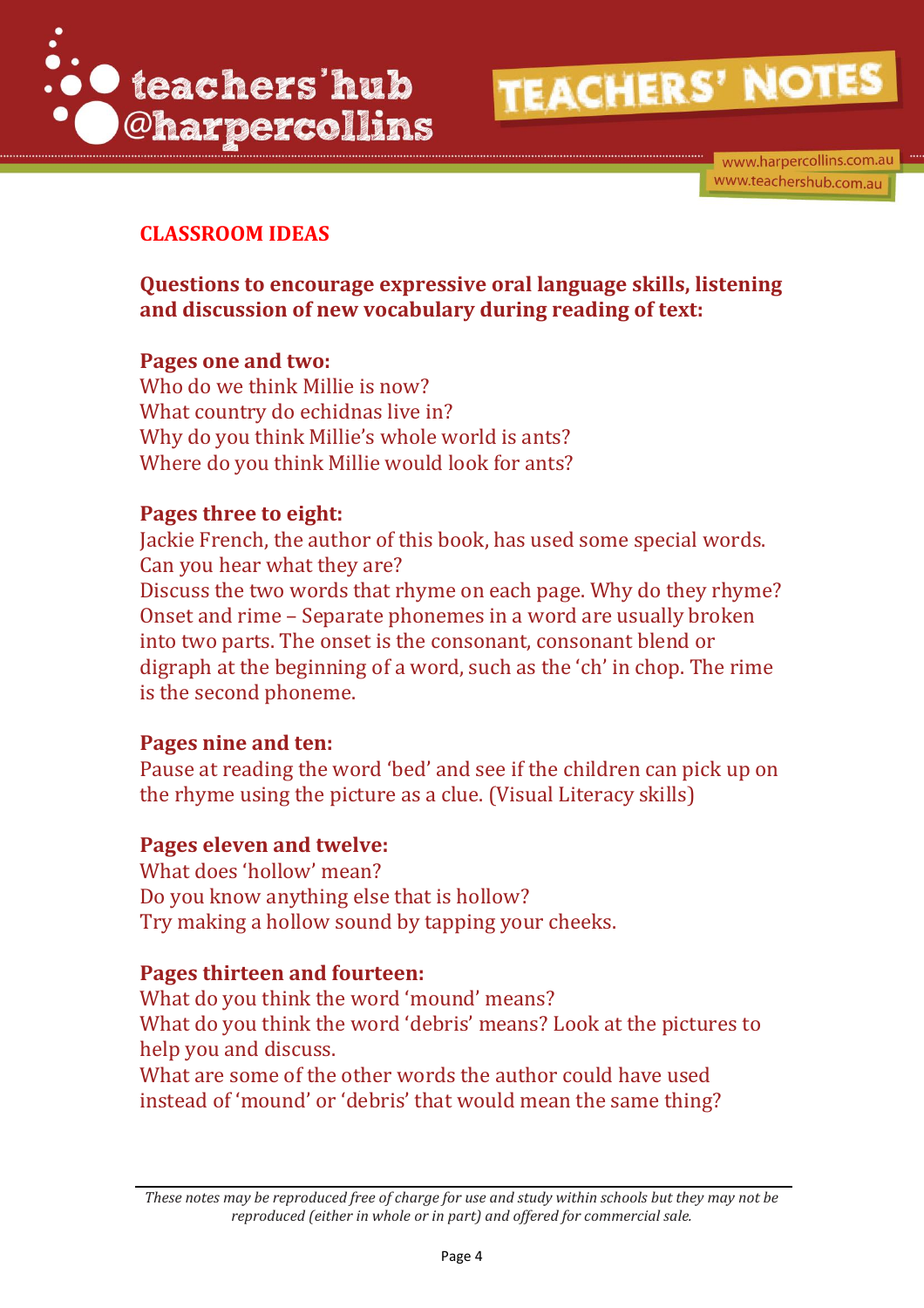![](_page_4_Picture_0.jpeg)

www.harpercollins.com.au www.teachershub.com.au

#### **Pages fifteen and sixteen:**

Why do you think these ants are called 'hunter ants'? How do they feed the plants?

#### **Pages seventeen and eighteen:**

What do you think a queen ant's job is? What do you think the soldier ants have to do? Can you march like a soldier?

#### **Pages nineteen and twenty:**

What does it mean, 'Millie's nose will do its dance?' Can you make your nose dance?

#### **Pages twenty-one and twenty-two:**

Why do you think Millie likes to find so many ants?

#### **Pages twenty-five and twenty-six:**

What do you think a 'sunlit tussock' is?

#### **Pages twenty-seven and twenty-eight:**

Where do you think most of Millie's ants go?

#### **Final page:**

Where does Millie take all her ants? Do you think she gives them all to her baby? Do you know what a baby echidna is called? (puggle)

#### **ACTIVITIES**

**Make a list: (Recall and comprehension of text)** Discuss what a list is. Make a class list of all the places Millie found ants.

#### **Inquiry and observation:**

Go for a walk as a class or in small groups to see if you can find any ants around the school.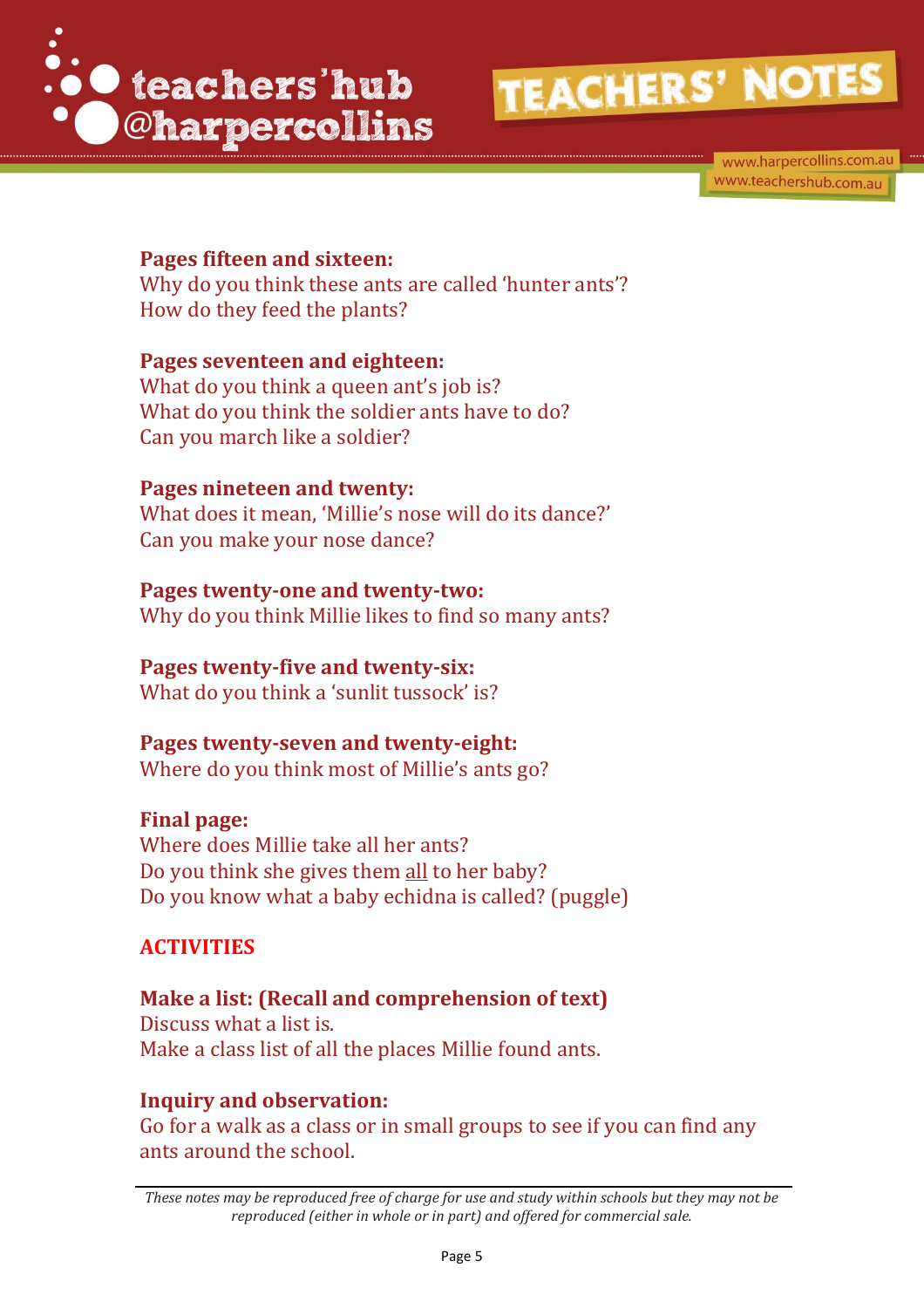![](_page_5_Picture_0.jpeg)

www.harpercollins.com.au www.teachershub.com.au

Add these places to your class list.

#### **Visual Literacy/Rhyme:**

Children draw pictures of where they saw ants and make a class picture book. Construct rhyming sentences to go with each drawing as a whole class, to help reinforce onset and rime. See worksheets one, two and three.

#### **Adding to your 'What we know about ants!' chart:**

Ask children if they learned anything new about ants during the reading of *Millie Loves Ants* and their observations in the school yard. Prompt for places ants may live in, jobs they may have, and how many body parts they noticed an ant has. Introduce terminology of head, thorax and abdomen.

Suggestion: If children would like to explore more facts about ants, read the non-fiction book *Beginners Ants* by [Lucy Bowman,](http://www.harpercollins.com.au/cr-110280/lucy-bowman) published by Harper Collins Australia. ISBN: 9781409581604

#### **Observation and Pictorial Representation:**

Place an ant farm in the classroom. Children observe roles within the colony. Take a picture of the ant farm everyday using an iPad to make a picture journal of the development of the colony. Further discussion about the parts of an ant.

#### **Visual Arts:**

- Children use clay to create their own echidna by moulding clay into a mound (reinforcing vocabulary from the text) and then creating spikes by poking toothpicks into the clay.
- Children use clay to create the three parts of an ant to reinforce the head, thorax and abdomen. Children then make an accessory to add to their ant defining the ant's role. For example; A crown if it is the queen, a shovel if it is a worker or a hat if it is a soldier.

*These notes may be reproduced free of charge for use and study within schools but they may not be reproduced (either in whole or in part) and offered for commercial sale.*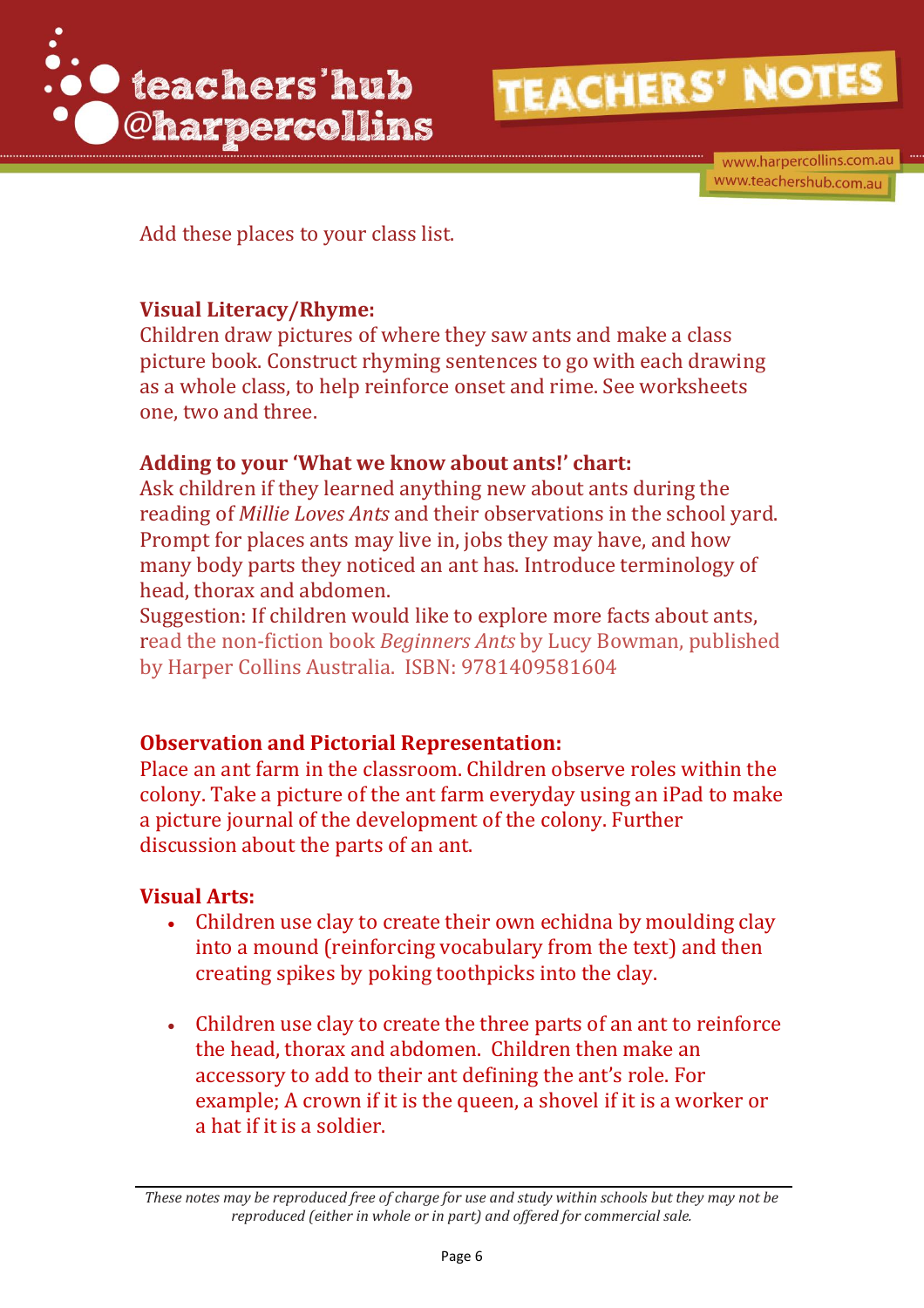![](_page_6_Picture_0.jpeg)

#### **BIBLIOGRAPHY**

Australian Curriculum: English 2016, ACARA, accessed 18th November2016, [http://www.australiancurriculum.edu.au/english/glossary>](http://www.australiancurriculum.edu.au/english/glossary).

http://www.bing.com/images/search?q=free+black+cartoon+ant&vi ew=detailv2&&id=B4707A7CB503C2869D537AB49EA4B881476AC CDB&selectedIndex=3&ccid=r0aHWsz7&simid=6079985265898966 12&thid=OIP.Maf46875accfb10679b5ca1de8c42b687o0&ajaxhist=0

#### **PREPARED BY**

Information about the author of the notes:

Kerry Brown is a qualified primary teacher with a Master's Degree in Education. She has had the privilege to work alongside some of the best imaginations in the country - the children she has taught! Kerry's excitement and passion for children's literature is extended beyond the classroom and into her picture books. She is dedicated to developing early literature skills in children and enjoys helping children tap into their own magical worlds and words!

![](_page_6_Picture_9.jpeg)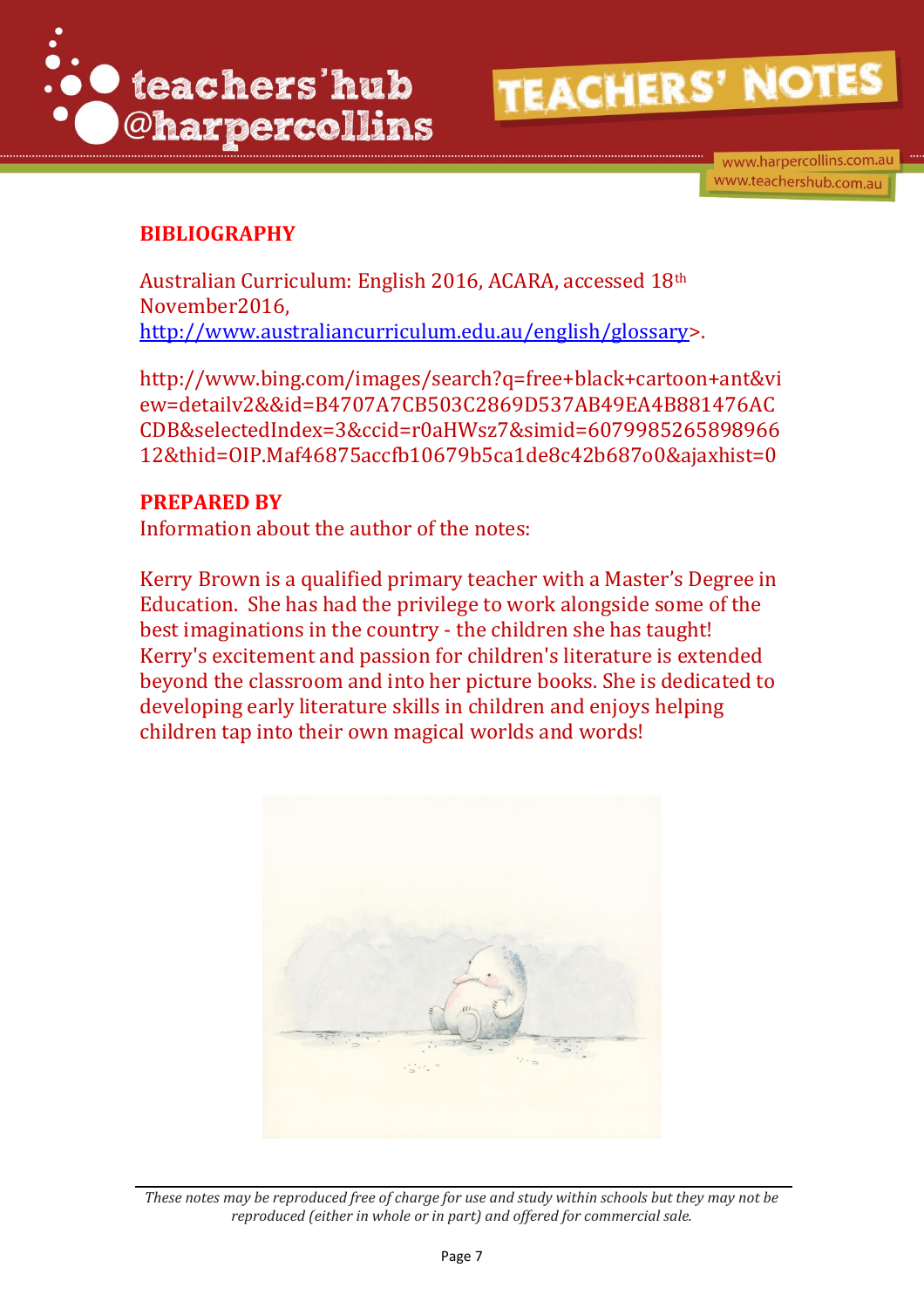![](_page_7_Picture_0.jpeg)

![](_page_7_Picture_1.jpeg)

www.harpercollins.com.au www.teachershub.com.au

Worksheet One – Title page of class booklet.

# WE LOVE ANTS!

![](_page_7_Picture_5.jpeg)

## By Class \_\_\_\_\_\_.

*reproduced (either in whole or in part) and offered for commercial sale.*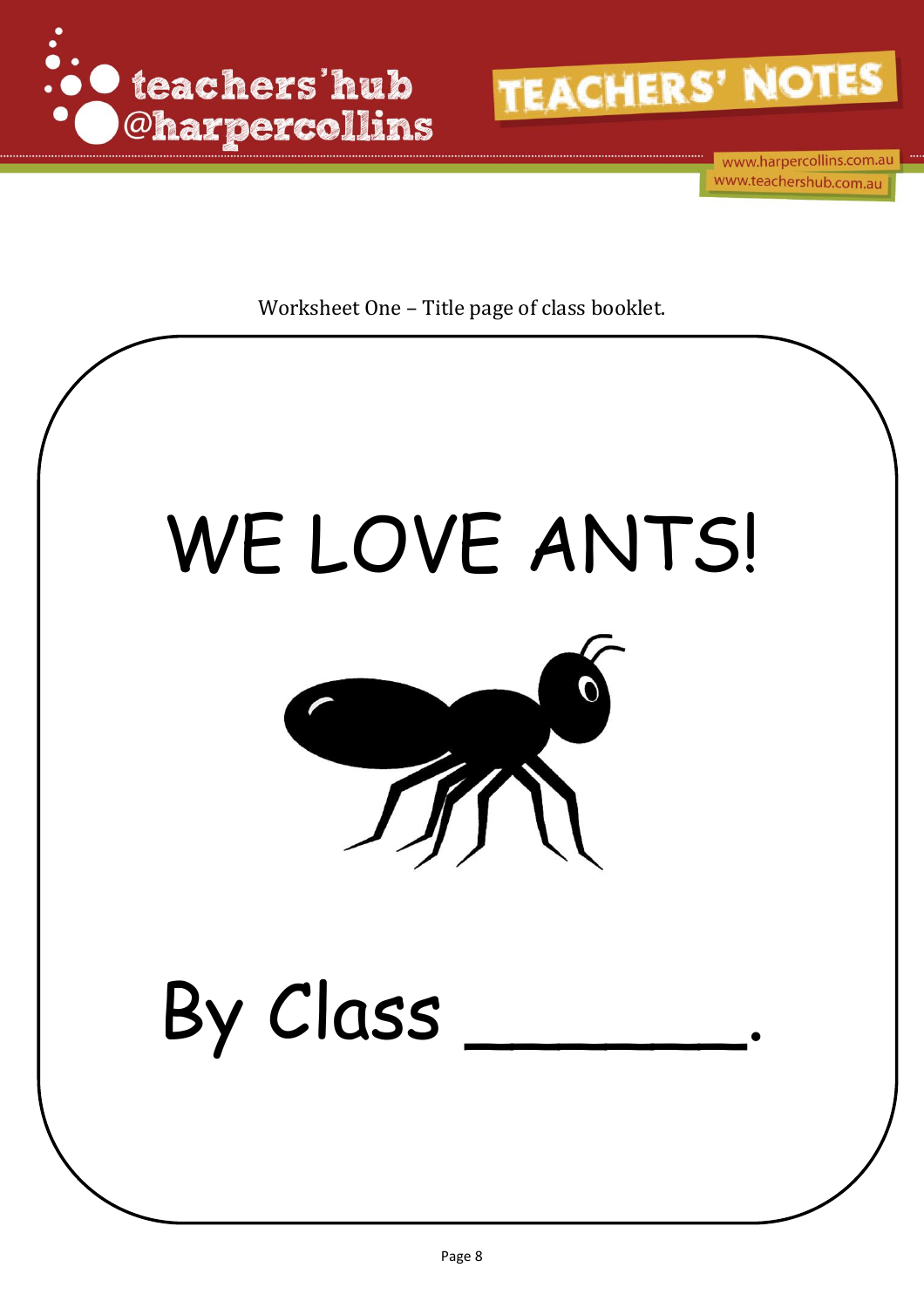![](_page_8_Picture_0.jpeg)

![](_page_8_Picture_1.jpeg)

www.harpercollins.com.au www.teachershub.com.au

#### Worksheet Two – Class booklet. Rhyme – Fill in the blanks.

![](_page_8_Picture_4.jpeg)